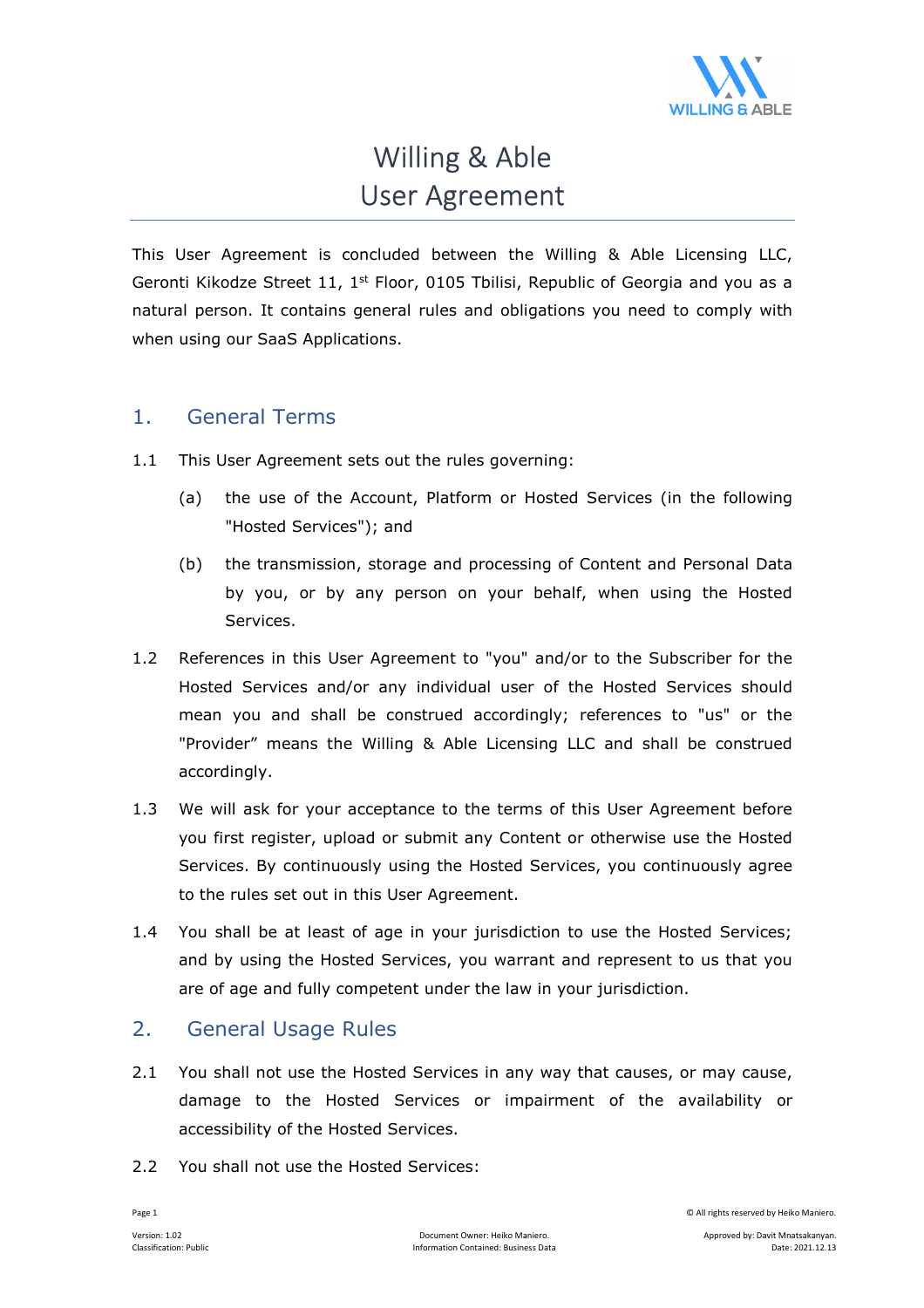

- (a) in any way that is unlawful, illegal, fraudulent, deceptive or harmful;
- (b) in connection with any unlawful, illegal, fraudulent, deceptive or harmful purpose or activity.
- 2.3 You shall ensure that all Content complies with the provisions of this User Agreement.

#### 3. Unlawful Content

- 3.1 Content shall not be illegal or unlawful, shall not infringe any person's legal rights, and shall not be capable of giving rise to legal action against any person, in each case in any jurisdiction and under any applicable law.
- 3.2 Your Content, and the use of Content by us in any manner licensed or otherwise authorized by you, shall not
	- (a) be libelous or maliciously false;
	- (b) be obscene or indecent;
	- (c) infringe any copyright, moral right, database right, trademark right, design right, right in passing off, or other Intellectual Property Rights;
	- (d) infringe any right of confidence, right of privacy or right under Data Protection Laws;
	- (e) constitute negligent advice or contain any negligent statement;
	- (f) constitute an incitement to commit a crime, instructions for the commission of a crime or the promotion of criminal activity;
	- (g) be in contempt of any court, or in breach of any court order;
	- (h) constitute a breach of racial or religious hatred or discrimination legislation;
	- (i) be blasphemous;
	- (j) constitute a breach of official secrets or business secrets legislation; or
	- (k) constitute a breach of any contractual obligation owed to any person.
- 3.3 You shall ensure that Content is not and has never been the subject of any threatened or actual legal proceedings or other similar complaint.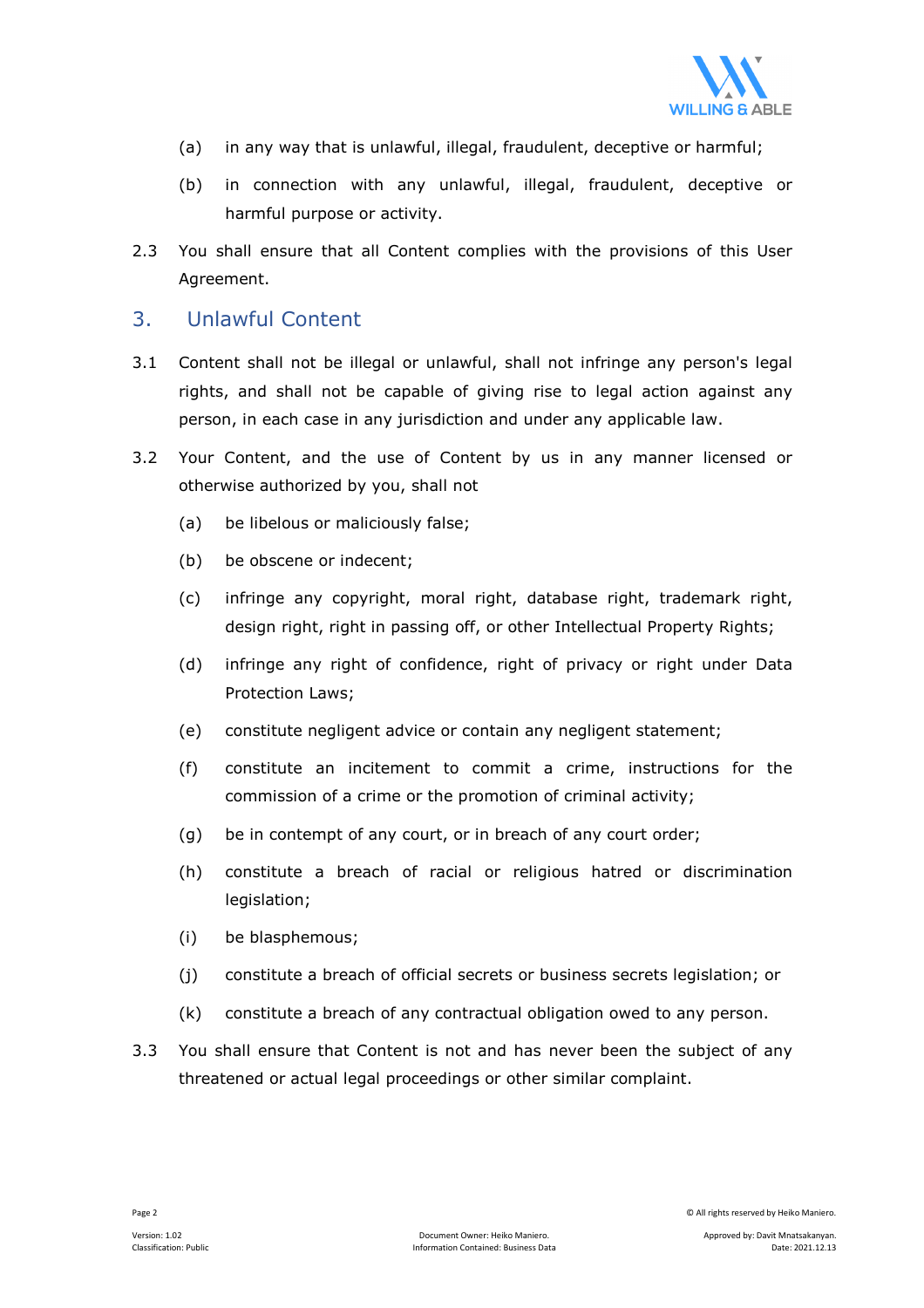

#### 4. Graphic Material

- 4.1 Content shall be appropriate for all persons who have access to or are likely to access the Content in question, and in particular for children.
- 4.2 Content shall not depict violence in an explicit, graphic or gratuitous manner.
- 4.3 Content shall not be pornographic or sexually explicit.

#### 5. Factual Accuracy

- 5.1 Content shall not be untrue, false, inaccurate or misleading.
- 5.2 Statements of fact contained in Content and relating to persons (legal or natural) shall be true; and statements of opinion contained in Content and relating to persons (legal or natural) shall be reasonable, be honestly held and indicate the basis of the opinion.

#### 6. Negligent Advice

- 6.1 Content shall not consist of or contain any legal, financial, investment, taxation, accountancy, medical or other professional advice, and you shall not use the Hosted Services to provide any legal, financial, investment, taxation, accountancy, medical or other professional advisory services unless you are a member of a special profession which allow you to use or publish such Content (e.g. lawyer, solicitor, medical doctor, tax advisor etc.).
- 6.2 Content shall not consist of or contain any advice, instructions or other information that may be acted upon and could, if acted upon, cause death, illness or personal injury, damage to property, or any other loss or damage.

#### 7. Etiquette

- 7.1 Content shall be appropriate, civil and tasteful, and in accordance with generally accepted standards of etiquette and behavior on the internet.
- 7.2 Content shall not be offensive, deceptive, threatening, abusive, harassing, menacing, hateful, discriminatory or inflammatory.
- 7.3 Content shall not be liable to cause annoyance, inconvenience or needless anxiety.
- 7.4 You shall not use the Hosted Services to send any hostile communication or any communication intended to insult, harass, threaten, or defame any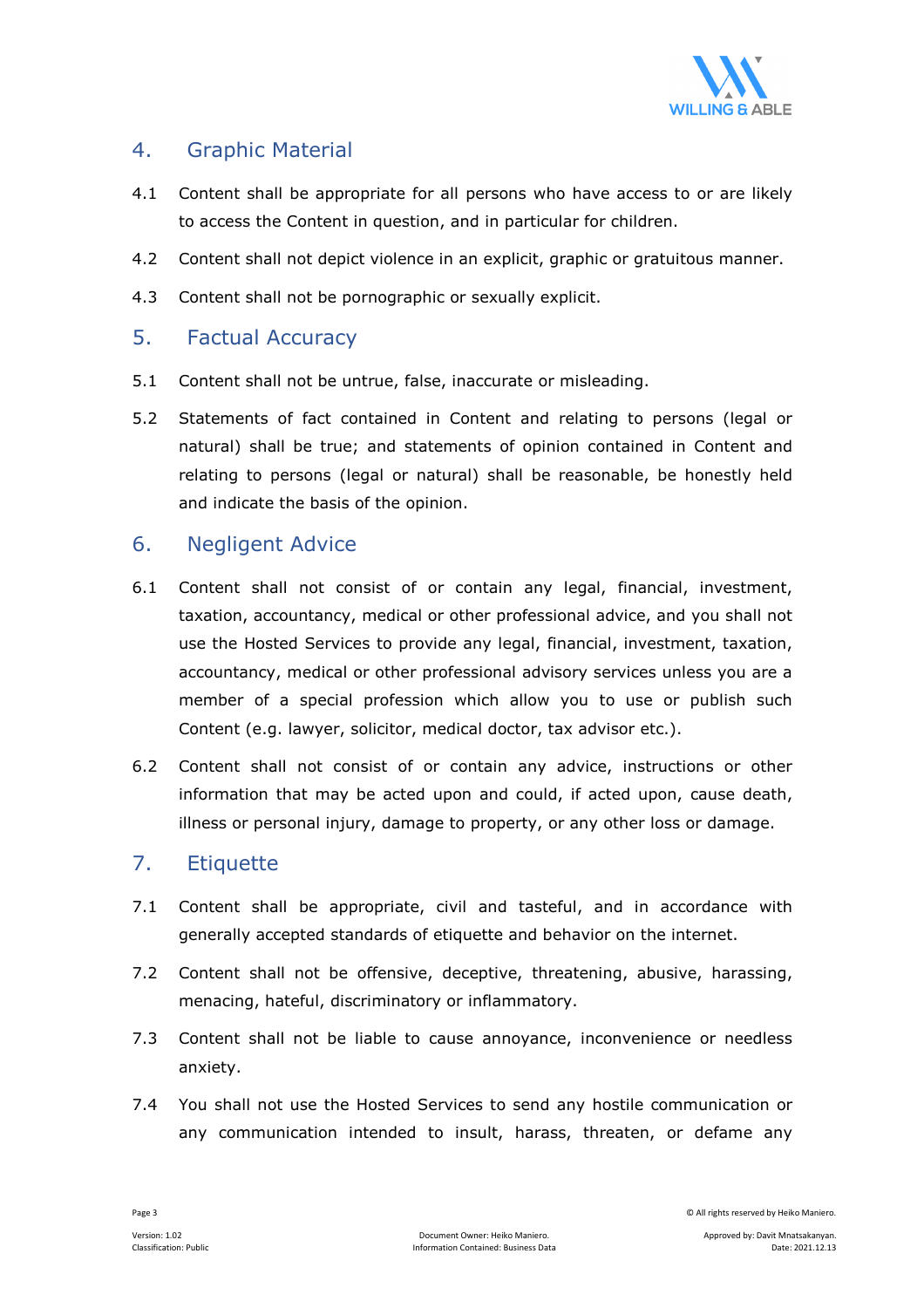

person or entity, including such communications directed at a particular person or group of people.

- 7.5 You shall not use the Hosted Services for the purpose of deliberately upsetting or offending others.
- 7.6 You shall not unnecessarily flood the Hosted Services with material relating to a particular subject or subject area, whether alone or in conjunction with others.
- 7.7 You shall ensure that Content does not duplicate other Content available through the Hosted Services.
- 7.8 You shall ensure that Content is appropriately categorized and organized.
- 7.9 You should use appropriate and informative titles for all Content.
- 7.10 You shall always be courteous and polite to other users of the Hosted Services.

#### 8. Marketing and Spam

- 8.1 You shall not without our written permission use the Hosted Services for any purpose relating to marketing, advertising, promotion, sale or supply of any product, service or commercial offering, unless the Hosted Services are intended only or mainly for this purpose.
- 8.2 Content shall not constitute or contain spam, and you shall not use the Hosted Services to store or transmit spam, which for these purposes shall include all unlawful marketing communications and unsolicited commercial communications.
- 8.3 You shall not send any spam or other marketing communications to any person using any email address or other contact details made available through the Hosted Services or that you find using the Hosted Services.
- 8.4 You shall not use the Hosted Services to promote, host or operate any chain letters, ponzi schemes, pyramid schemes, matrix programs, multi-level marketing schemes, "get rich quick" schemes or similar letters, schemes or programs.
- 8.5 You shall not use the Hosted Services in any way which is liable to result in the blacklisting of any of our IP addresses.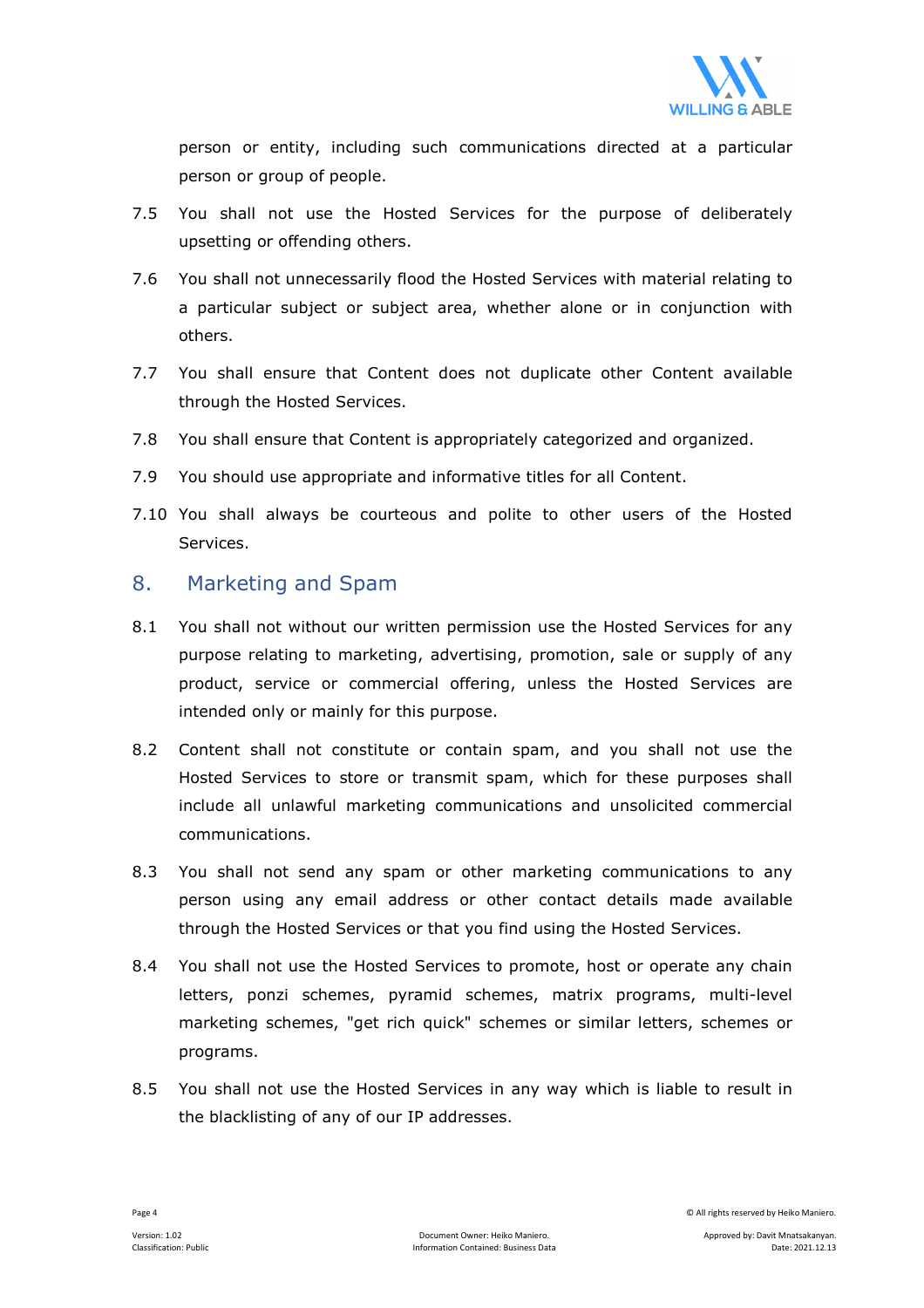

## 9. Regulated Businesses

- 9.1 You shall not use the Hosted Services for any purpose relating to gambling, gaming, betting, lotteries, sweepstakes, prize competitions or any gamblingrelated activity.
- 9.2 You shall not use the Hosted Services for any purpose relating to the offering for sale or distribution of drugs or pharmaceuticals, unless you are a member of a special profession which allow you to use or publish such Content (e.g. medical doctor or member of a state regulated pharmaceutical company).
- 9.3 You shall not use the Hosted Services for any purpose relating to the offering for sale or distribution of guns or other weapons, unless you are a member of a special profession which allow you to use or publish such Content (e.g. state licensed manufacturer of guns or other weapons, state authority etc.).
- 9.4 You shall not use the Hosted Services for any purpose relating to the offering for sale or distribution of illegal material, radical right-wing propaganda or rabble-rousing.

#### 10. Monitoring and Checks

You acknowledge that we may actively monitor or check the Content and your use of the Hosted Services when we are informed or gain knowledge that you infringe this User Agreement.

#### 11. Data Mining

You shall not conduct any systematic or automated data scraping, data mining, data extraction or data harvesting, or other systematic or automated data collection activity, by means of or in relation to the Hosted Services.

#### 12. Hyperlinks

You shall not link to any material by means of the Hosted Services that would, if it were made available through the Hosted Services, breach the provisions of this User Agreement.

#### 13. Harmful software

13.1 The Content shall not contain or consist of, and you shall not promote, distribute or execute by means of the Hosted Services, any viruses, worms,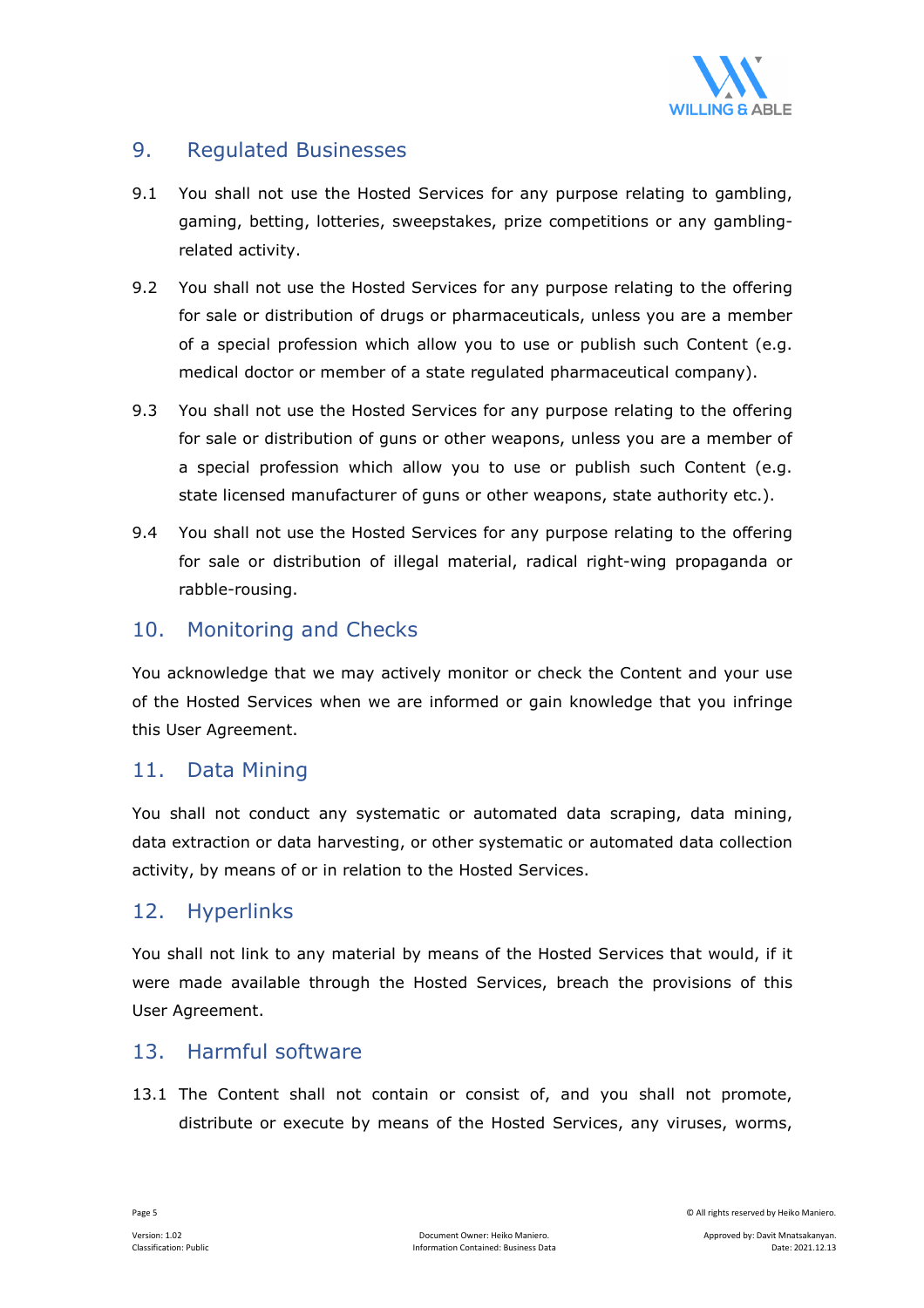

spyware, adware or other harmful or malicious software, programs, routines, applications or technologies.

13.2 The Content shall not contain or consist of, and you shall not promote, distribute or execute by means of the Hosted Services, any software, programs, routines, applications or technologies that will or may have a material negative effect upon the performance of a computer or introduce material security risks to a computer.

# 14. Purchase and Sale of our Company or Purchase and Sale of Platform

You confirm that you understand that we may transfer the entire Agreement with the Subscriber (e.g. your employer), including Rights and Obligations, Account, Charges, Documentation, Hosted Services, Intellectual Property Rights, Maintenance Services, Mobile App, Personal Data, Platform, Services, Subscriber Confidential Information, Subscriber Data, Support Services, Term and every other functionality, Source Code, Data or Database in relation to the Platform, in whole or in part, in case we conclude a sale of business, shares or stocks, applications or other assets, transfer or restructure our business, that may or may not result in the performance of this Agreement under the same or a new Provider, legal form or company name.

#### 15. Partners and Marketing

We conduct our own marketing activities and work with Partners to offer a variety of deals, products and services (e.g. discounts etc.). You instruct us to find deals, products and services for you and to inform you about these deals, products and services by email, SMS or in other ways (e.g. a method used by you to sign-up or verify an account). In order to notify you and provide you with the information you need to participate, we process your Personal Data. Without being able to process your Personal Data for this purpose, we would not be able to perform the services agreed on with you. Therefore, the processing of such Personal Data is required to carry out our services to which the legal basis is Art. 6  $(1)$  (b) and Art. 6  $(1)$  (f) GDPR, or similar provisions of other Data Protection Laws.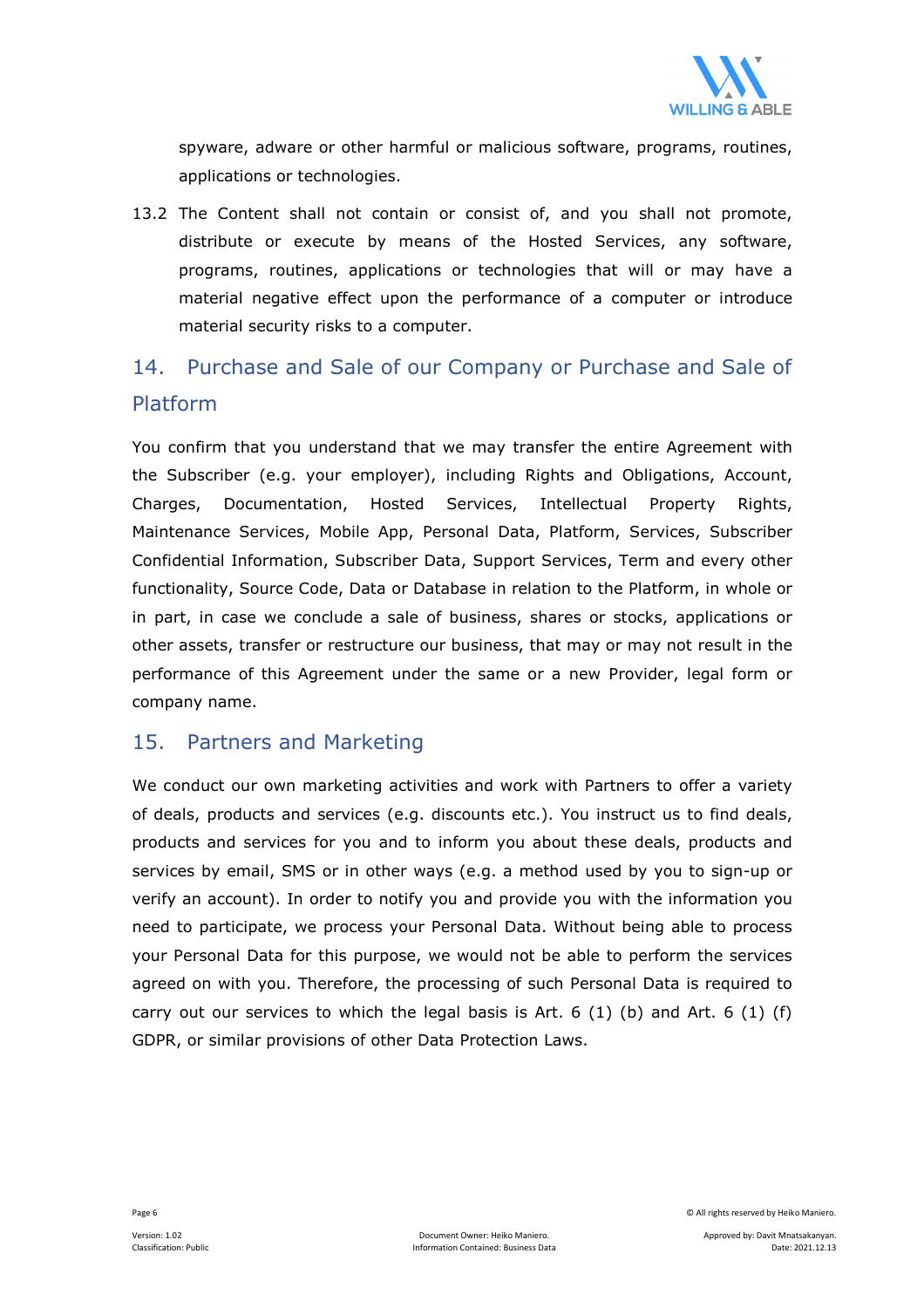

# 16. SaaS Subscription and Data Processing Agreement

You confirm that you fully reviewed the SaaS Subscription and Data Processing Agreement and that you agree to and will comply with all terms set out in that Agreement that was concluded with the Subscriber (e.g. your employer).

## 17. Privacy Policy and Transparency Document

You confirm that you reviewed the Privacy Policy and Transparency Document and that you know all rights that you have as a Data Subject.

#### 18. Data Protection: Your Consent

- 18.1 By registering and using the Platform you give us consent to process any Personal Data you provide to us.
- 18.2 We inform you that you have the right to withdraw your consent at any time with effect for the future. It shall be as easy to withdraw as to give consent. Therefore, you can withdraw your consent by deleting your account at any time.
- 18.3 We inform you, that the withdrawal of consent shall not affect the lawfulness of processing based on consent before its withdrawal.

#### 19. Data Protection: General Obligations

- 19.1 You shall keep all Personal Data that you process or access by using the Hosted Services strictly confidential. You are strictly prohibited to process Personal Data unauthorized, in particular but not limited to unauthorized collection, recording, organisation, structuring, storage, adaptation or alteration, retrieval, consultation, use, disclosure by transmission, dissemination or otherwise making available, alignment or combination, restriction, erasure or destruction of Personal Data.
- 19.2 You shall process Personal Data always in accordance with applicable law and observe the Principles of Processing of applicable law.
- 19.3. If GDPR is applicable to the processing of Personal Data, you shall process only in accordance with the Principles of GDPR, which means Personal Data shall be
	- a) processed lawfully and in a comprehensive manner for the data subject;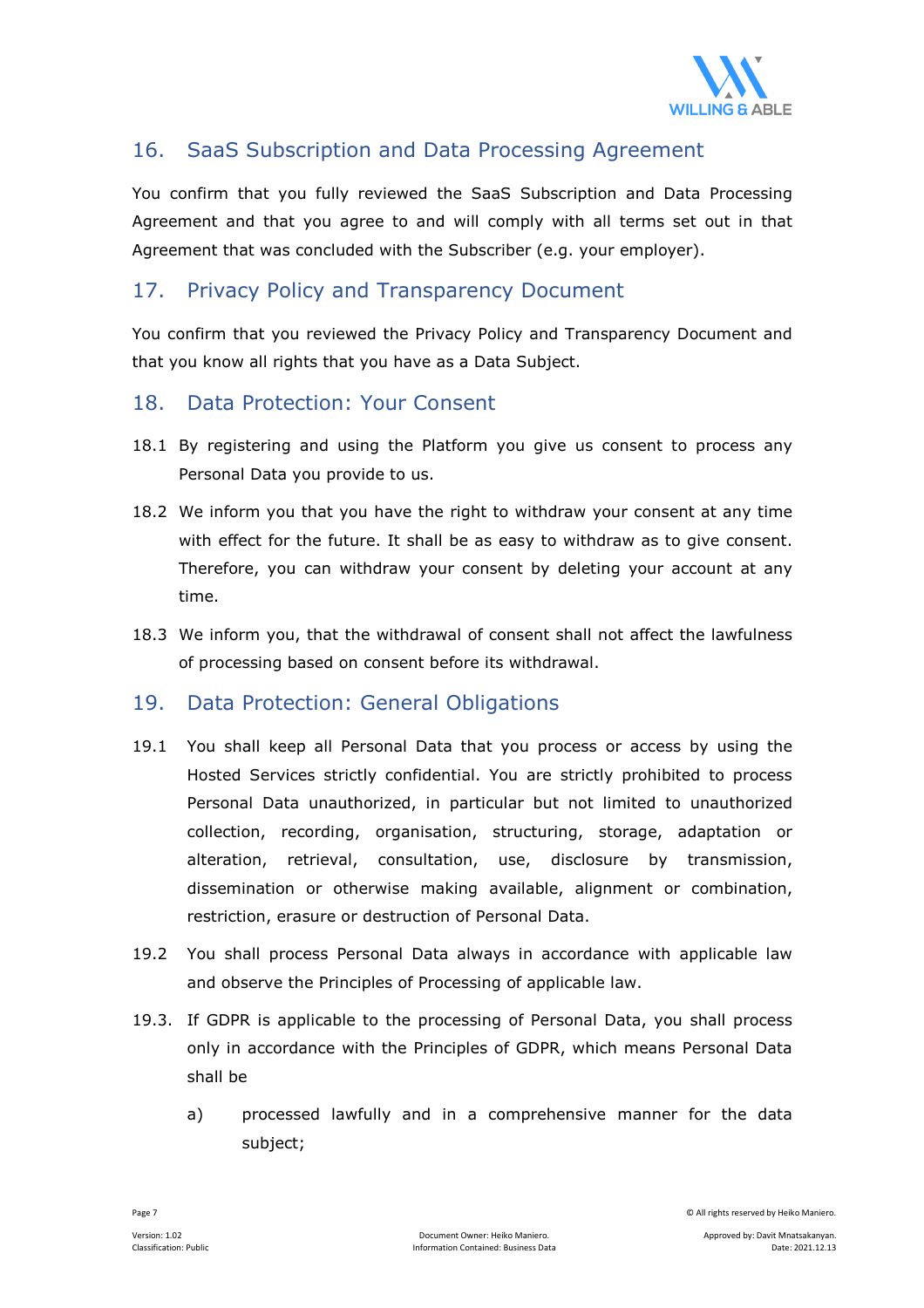

- b) collected with the defined, explicit and legitimate purpose and shall not be processed in other way, that is not associated with those purposes;
- c) adequate, relevant and limited to what is necessary in relation to the purposes for which they are processed ('data minimization');
- d) accurate and, where necessary, kept up to date; every reasonable step must be taken to ensure that Personal Data that are inaccurate, having regard to the purposes for which they are processed, are erased or rectified without delay;
- e) kept in a form which permits identification of data subjects for no longer than is necessary for the purposes for which the Personal Data are processed;
- f) processed in a manner that ensures appropriate security of the Personal Data, including protection against unauthorized or unlawful processing and against accidental loss, destruction or damage, using appropriate technical or organizational measures ('integrity and confidentiality').

# 20. Business and Trade Secrets, other Secrets, Intellectual Property Rights, Designs, Wireframes and SaaS Application **Functionality**

- 20.1 You shall keep Business and Trade Secrets, other Secrets, Intellectual Property Rights, Designs, Wireframes and SaaS Application Functionality that are property of the Provider, Subscriber or Third Parties, strictly confidential and shall not process and/or copy, examine, analyze, explore, research, study, investigate, document, catalogue, log, note, register, report, write down, screen, recreate, reproduce, clone, duplicate, emulate, imitate, mirror, photocopy, portray, print, replicate, photograph, record, print screen, duplicate, inspect, and/or make them available to any Third Party, your employer or use them in any way without explicit approval of the owner of the respective Business or Trade Secret, other Secret, Intellectual Property Right, Design, Wireframe or SaaS Application Functionality.
- 20.2 Business and/or Trade Secrets are (at least) all information that are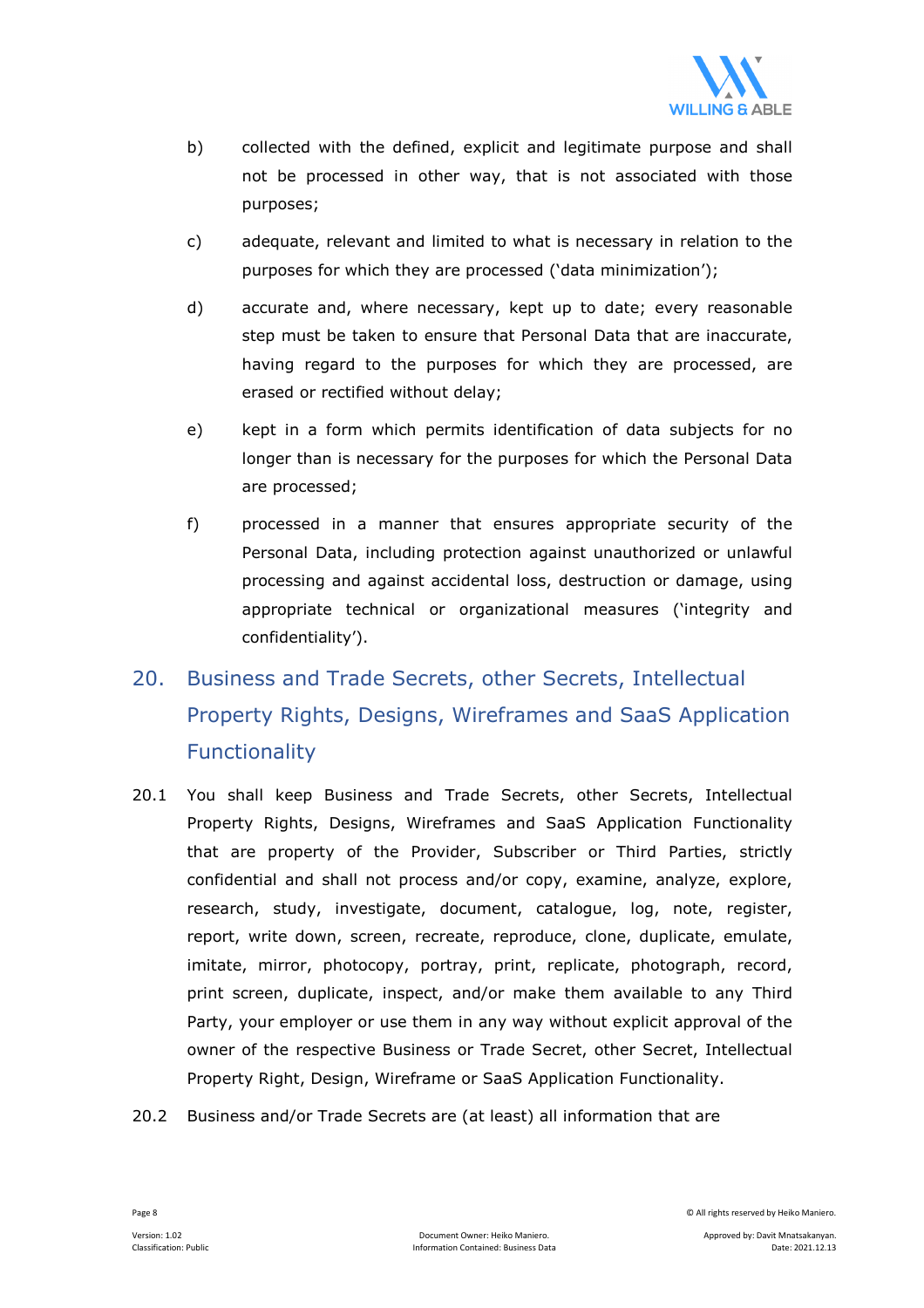

a) neither in general nor in their precise arrangement or composition generally known or otherwise available to the persons in circles, who usually handle such type of information and are therefore of economic value;

b) subject to reasonable confidentiality measures by its lawful owner; and

c) all information in regards to or about our SaaS Applications, in particular wireframes, functionalities, software architectures and interfaces and designs of the SaaS Applications you use or have access to under this User Agreement.

- 20.3 Business and Trade Secrets are in particular but not limited to information related to prices, target figures, turnover / profit / income figures, economical figures, current and planned projects, technological and conceptual structures, analytical work, software architectures and interfaces, datasets and their usage, passwords, authorities, duties, suppliers and customers data, data of business partners as well as particularly all confidential information related to customers and suppliers of the Provider, Subscriber or any Third Party, to which you got access by using the Hosted Services when preparing or executing activities regarding to customers and suppliers of the Provider, Subscriber or any Third Party, as for example information on relevant customers or suppliers of the Provider, Subscriber or any Third Party, business processes, infrastructure, business plans and products, software, programming or any information, that you processed during usage of confidential information or by using the Hosted Services.
- 20.4 You shall comply with any bank secrecy, professional secrecy, telecommunications secrecy, postal secrecy, correspondence secrecy, social data secrecy and any other secrecy, copyright or privacy regulation that is applicable to you, the Provider, Subscriber or any Third Party.

#### 21. Arbitration Clause

All disputes arising out of or in connection with this User Agreement, or any other agreement between you, your employer, contractors, partners, us and other parties, are subject to the Arbitration Clause 21 from the "SaaS Subscription and Data Processing Agreement". You hereby confirm that you have read the SaaS Subscription and Data Processing Agreement in full.